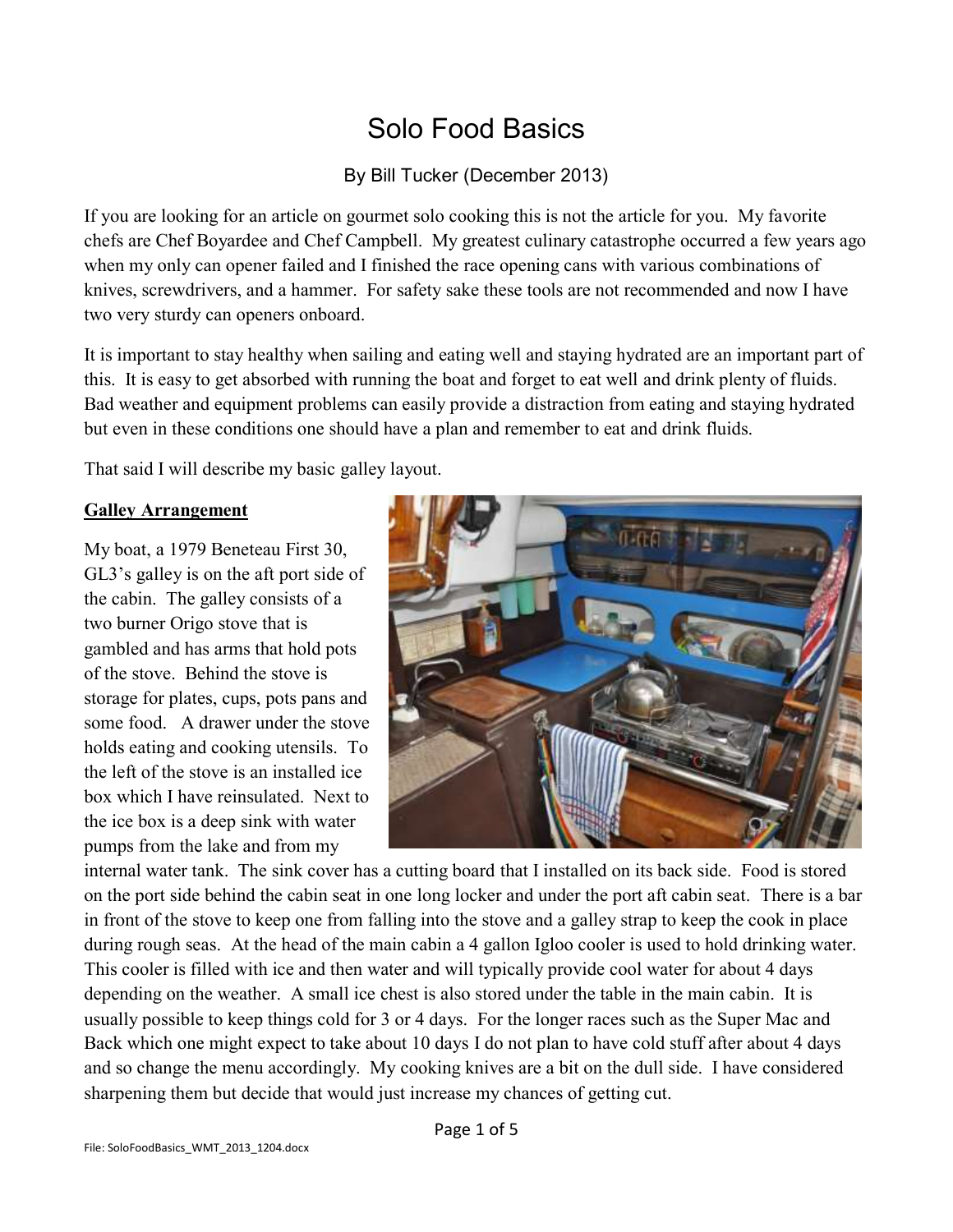### **Basic Philosophy**

Some racers will carry dehydrated food and only carry the minimum amount of food so as to keep boat weight to a minimum. I usually plan for a slow race. I assume that I will cover about 100 NM per day and then add about 20% to account for the possibility of light wind. I prefer to bring food that I like and that is easy for me to cook. As a result there is usually food left over at the end of a race.

I carry food with three ideas in mind:

1. General Meals

This is food I plan to eat for 3 meals a day, during moderate weather conditions, when I expect to have some time to prepare the meals, enjoy eating them in a relaxed manner and clean up the dishes after wards. I really hope that all my meals will fall into this category and I typically bring enough food to support this for the duration of the race even with some slow sailing. More about these meals will be discussed below.

2. Bad Weather Food

This is food that I can consume if the weather is rough and I am not able to cook or take the time to prepare food in a relaxed manner. In some cases this may also occur when the weather is not bad, but where my time is consumed fixing a boat problem, navigating is restricted waters or around traffic, or when I just don't feel like taking the time to cook. I carry enough food like this so that I can use it for an entire race if necessary. Typically this food includes items like the following: peanuts, apple sauce cups, granola bars (lots of granola bars!), trail mix, apples, Lipton cup of soup, orange juice boxes, and hot chocolate or coffee. I can boil water on the stove in an enclosed tea kettle to make the Lipton cup of soup, hot chocolate, or coffee even in rough weather.

3. Snack Food

This is just stuff to nibble between meals. Typically this includes, cheese, crackers, honey roasted peanuts (lots of these), cashews, potato chips, apples, carrots, V8 juice, orange juice, and juice boxes.

Obviously some food may fit into several of the categories mentioned above. The following describes my typical meals in a bit more detail.

## **Typical Meals**

These are some examples of my typical meals that I cook when it is not too rough and I am not too busy. I usually eat in the cockpit or sitting in the companion way under the dodger. I usually put the food in bowls rather than plates as it tends to stay there better.

#### Breakfast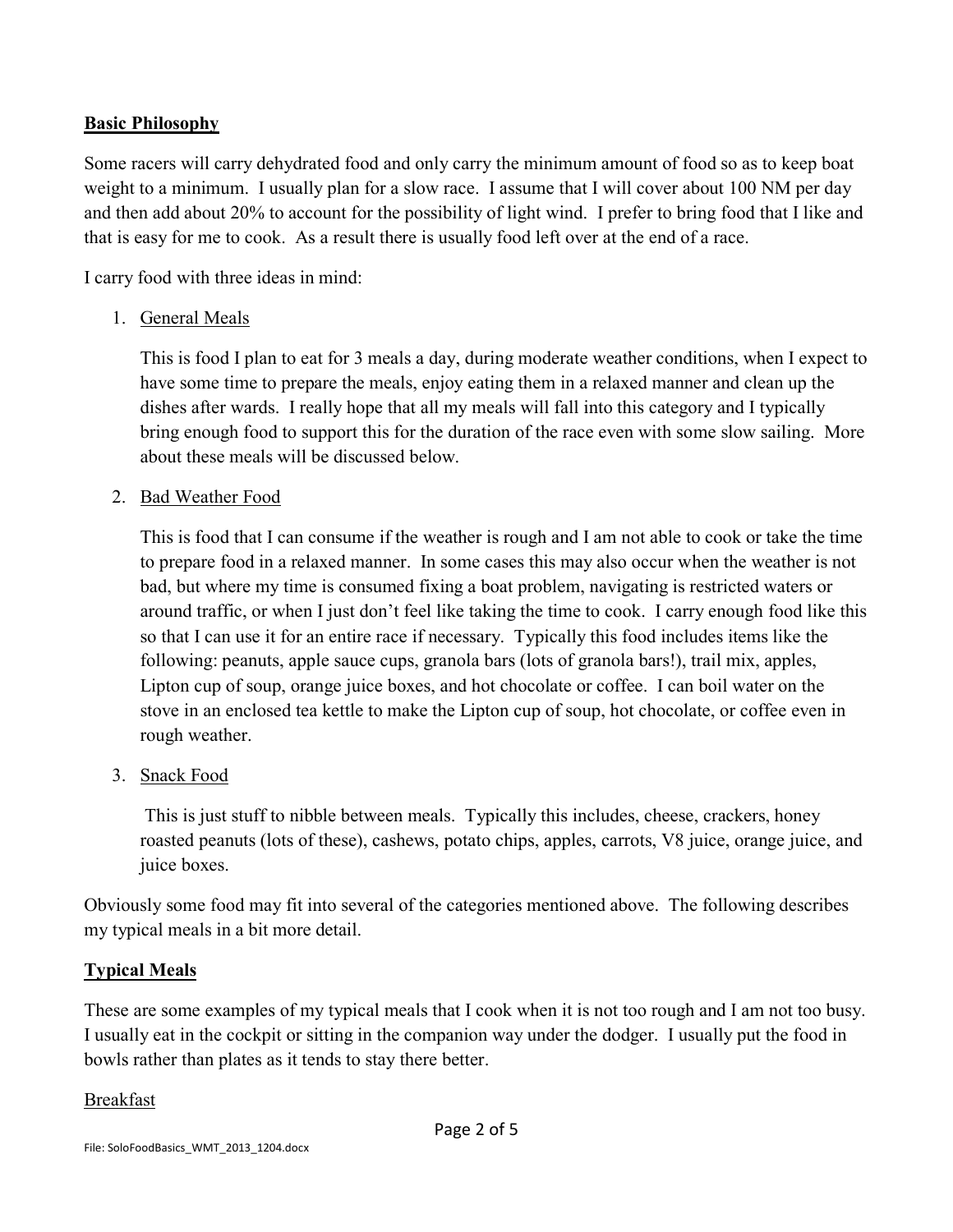Breakfast usually consists of a bowl of cold or warm cereal. I carry a half gallon of milk. Also breakfast includes a box of orange juice and some fruit such as a banana or apple. If weather is rough a granola bar substitutes for the bowl of cereal. On longer trips, after the ice is gone and the milk has been consumed, a granola bar substitutes for the cereal. Breakfast may also include a cup of coffee or a cup of hot chocolate.

#### Lunch

I usually eat a light lunch and it typically includes a granola bar and an apple. Sometimes I will also prepare a salad for lunch. At times I may eat a heavier meal for lunch and eat a light meal at dinner particularly if I anticipate heavier weather.

#### Dinner

I usually eat dinner after the sun has gone down and things have started to cool off as this makes cooking more comfortable. Typically dinner will start with a green salad that includes lettuce, celery, onions, green peppers, and Italian dressing. I usually eat my salad while the rest of dinner is cooking. The main course may consist of any of the following: hot dogs and sauerkraut, Chef Boyardee lasagna or ravioli, Campbell chunky soup, Dinty Stew, or something similar. Sometimes I add a vegetable from a can. Desert usually consists of chocolate or butterscotch pudding that comes in a small container and does not require refrigeration or a small can of fruit such as fruit cocktail, peaches, or apricots. Dinner is finished off with a cup of hot chocolate.

#### **Provisioning**

Generally I inventory what is on board before I make up a shopping list. It is really annoying to find out in the middle of a cold night that you don't have another packet to make hot chocolate. I then make up a shopping list. If I have a long trip to get to the starting line I may need several days of food before I get to the area of the starting line. For long races such as the Super Mac and Back I write out a spreadsheet and plan out roughly how much of each category of food I will need. Usually nonperishable things are purchase a day or so before I plan to leave and the perishable items are purchased the evening before or the morning I plan on leaving. In the lockers behind the seats I stow items by category so to the far right one finds deserts such as pudding and fruit cups, then vegetables, then main courses such as soup, and canned pasta, then to the far left is the stash of granola bars. Crackers and cookies are stored in the pockets behind the port seats. Juice and water are stored in the locker under the aft port cabin seat. All items that go into the ice box are typically re-bagged in Zip Lock bags so they will not be damaged by water in the ice box as the ice melts.

#### **Ice Box Tips**

If one relies on an ice box and ice chests it can be a challenge to keep stuff cold for the duration of the race. Here are some tips to extending the cooling duration of your ice chest: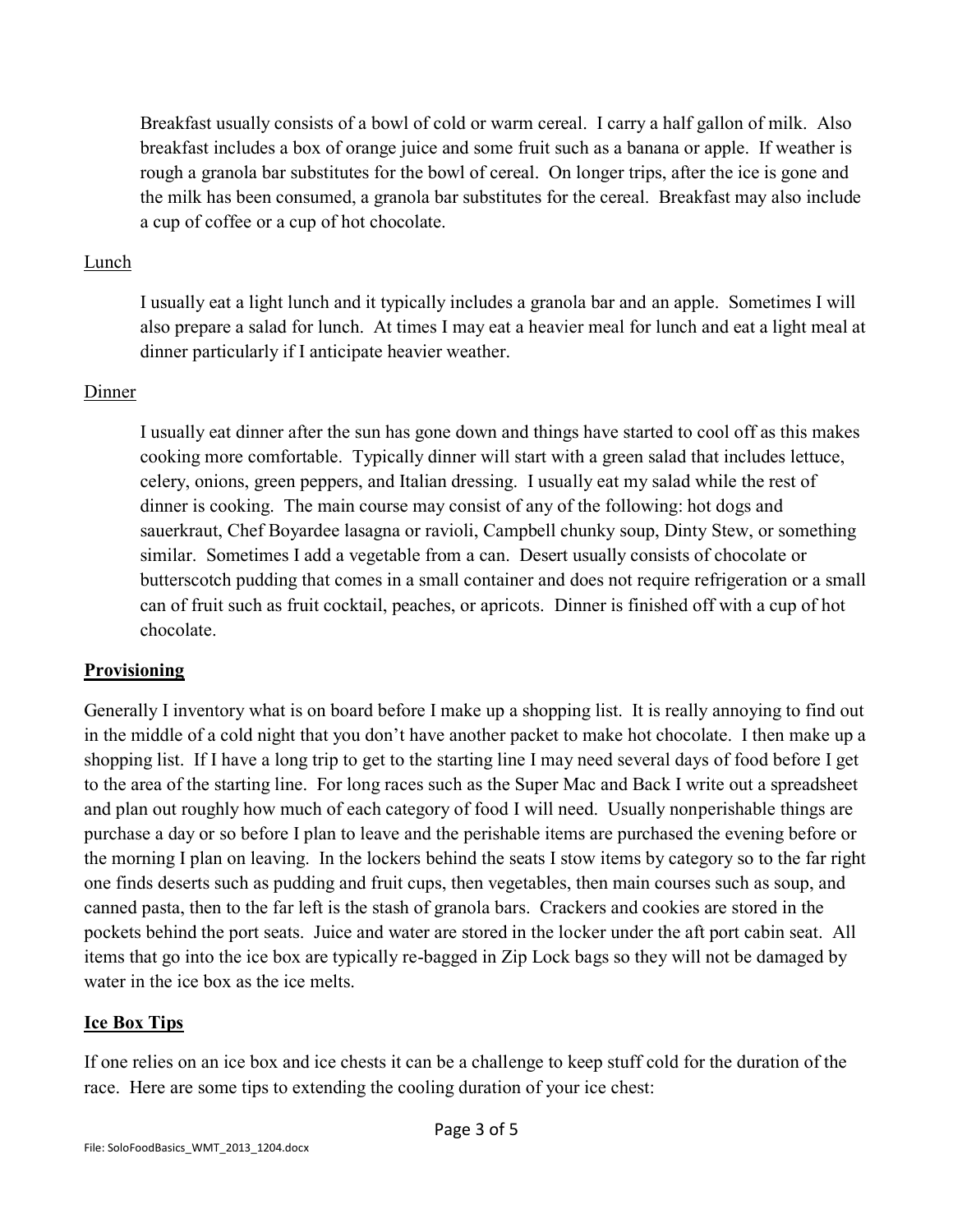- Use block ice instead of cubes.
- Cool the ice box off before your trip and then top off the ice just before you leave. This may require that you use a combination of block and cube ice.
- Pack the ice box a full as possible. This minimizes the turnover of air in the ice box; that is the cold air being replaced with warm air when you open the ice box. As you use up items try to refill the ice chest with other items.
- Don't remove the melted water from the ice box. It will help to keep the box cool longer and take up space that might be replaced with warm air when you open the box. If you do this though be sure you have items packaged so they can't get wet.
- Minimize the number of times you open the ice box and the duration, as it will let in warm air and let out cold air each time.
- If you have more than one ice box and ice chest consolidate all your items in one ice box as you use up the items and space permits.
- Consider storing some items such as drinks in a locker that is below the water line and in contact with the outside water. This will keep the items cool though not as cool as the ice box and will allow more ice to be put in the ice box and minimize the times the ice box is opened and closed.
- Make sure you have plenty of insulation around your installed ice box including the lid. You can use spray can foam to augment the insulation around you ice box. On my boat the first time I used the ice box all the ice was gone in just a few hours. I discovered there was not insulation around it. I reinsulated the box including the lid and now typically get 3 to 4 days cold stuff.

## **Galley Safety**

Galley safety is important. It is easy to get burned or cut in rough conditions. Here are a few suggestions:

- If not present install a bar in front of the stove to prevent one from being thrown against the stove.
- Install a galley strap that will hold one in place and that one can lean against while cooking in rough weather.
- Boil water in an enclosed tea kettle
- Install gambles on your stove and burner rails to keep pots in place. Adjust the burner rails so your posts don't move around.
- When weather is rough avoid using the stove especially with open pots and pans.
- Keep your cooking knives a bit dull and round off the points.
- Drink hot liquids in mugs with lids.

## **Final Comment**

There are a variety of different ways to stay well-nourished and hydrated while sailing. My wife does not like my favorite hot dogs and sauerkraut so that is why I cook it for myself when I am solo sailing.